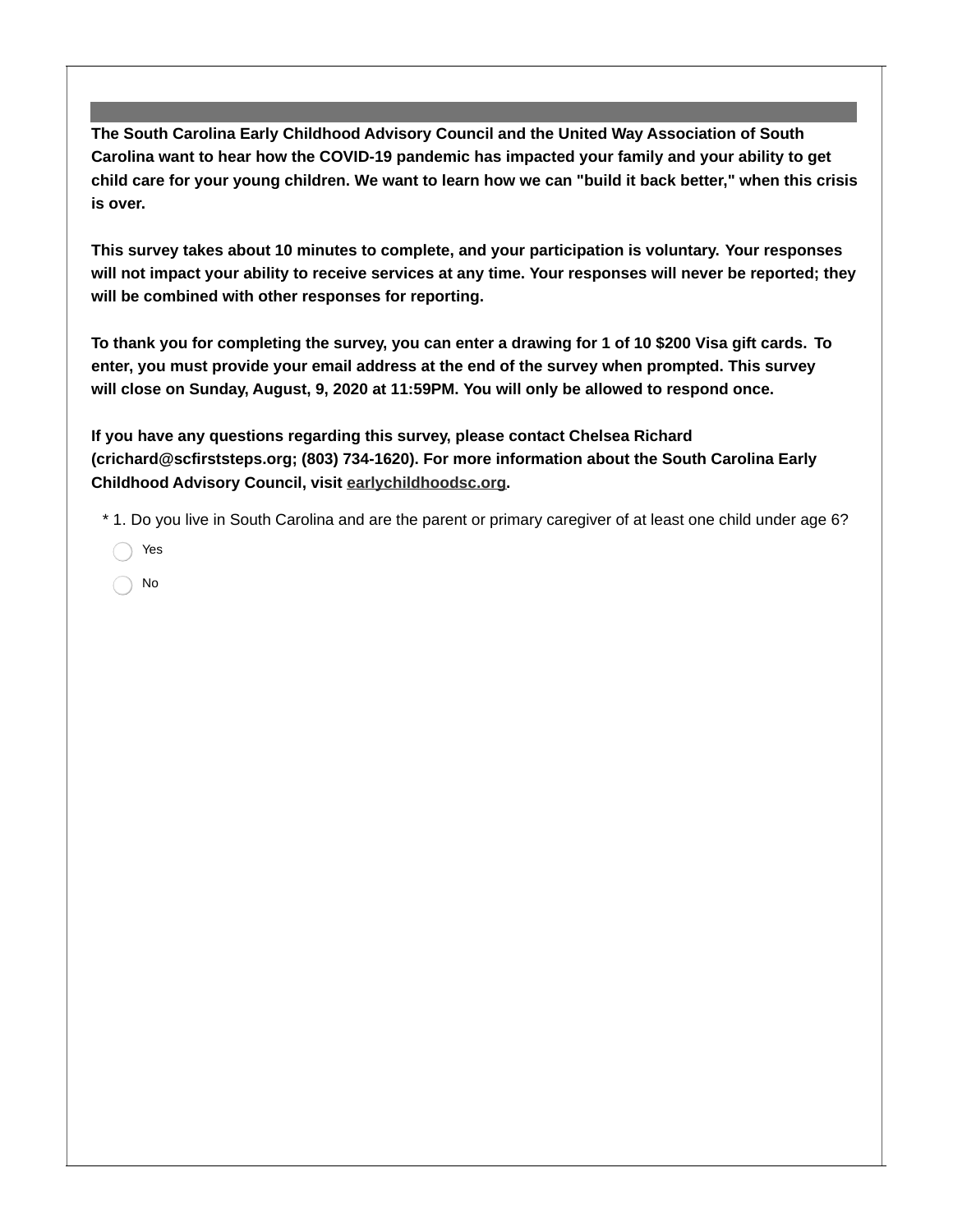2. Thank you for your interest. We are currently only looking for feedback from parents of young children in South Carolina. If you are interested in receiving future surveys, please leave your email address here.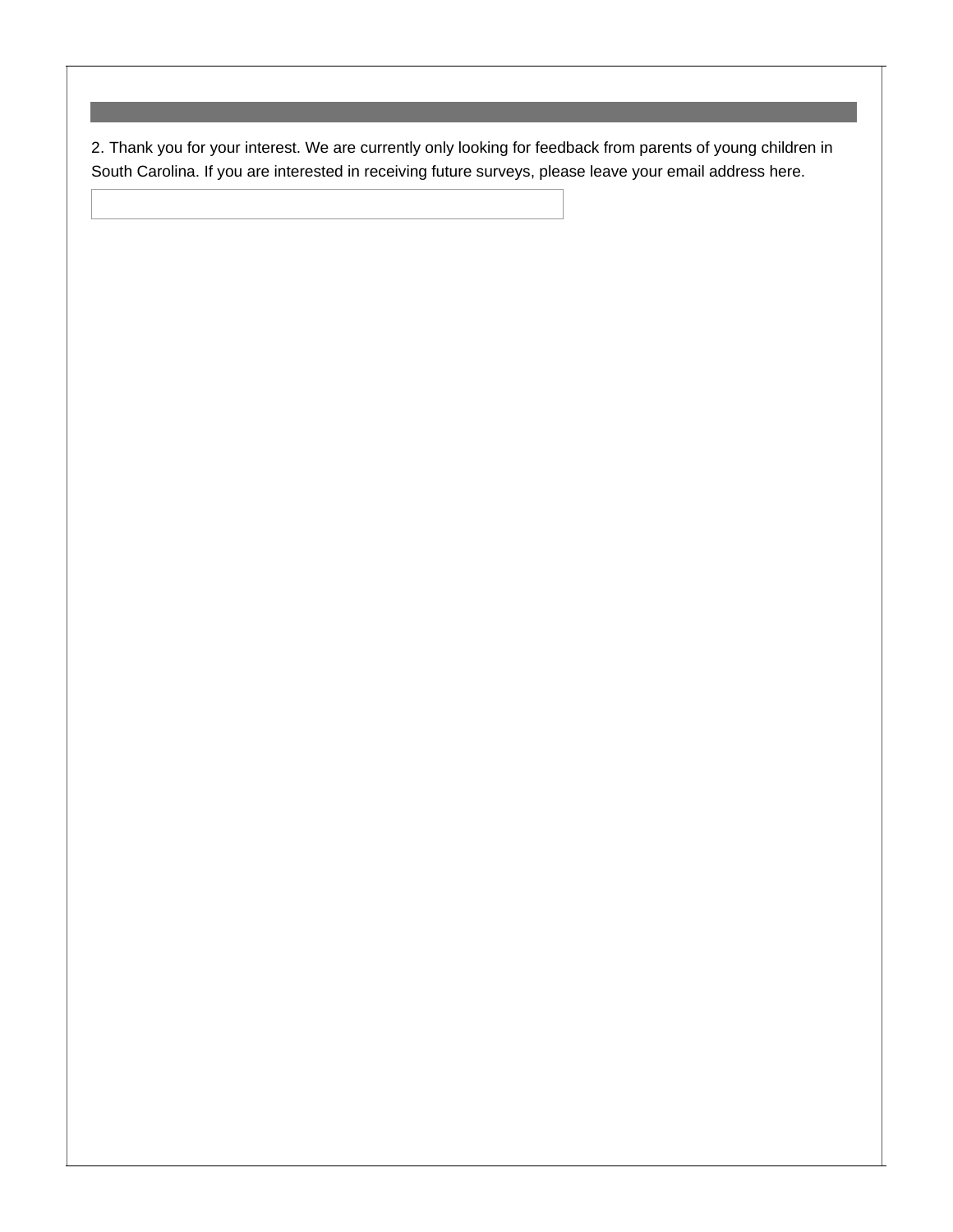\* 3. Using the drop-downs, tell us how many people, including yourself, in your household are...

| Under 6 years old |  |
|-------------------|--|
| 6 - 11 years old  |  |
| 12 - 17 years old |  |
| 18 years or older |  |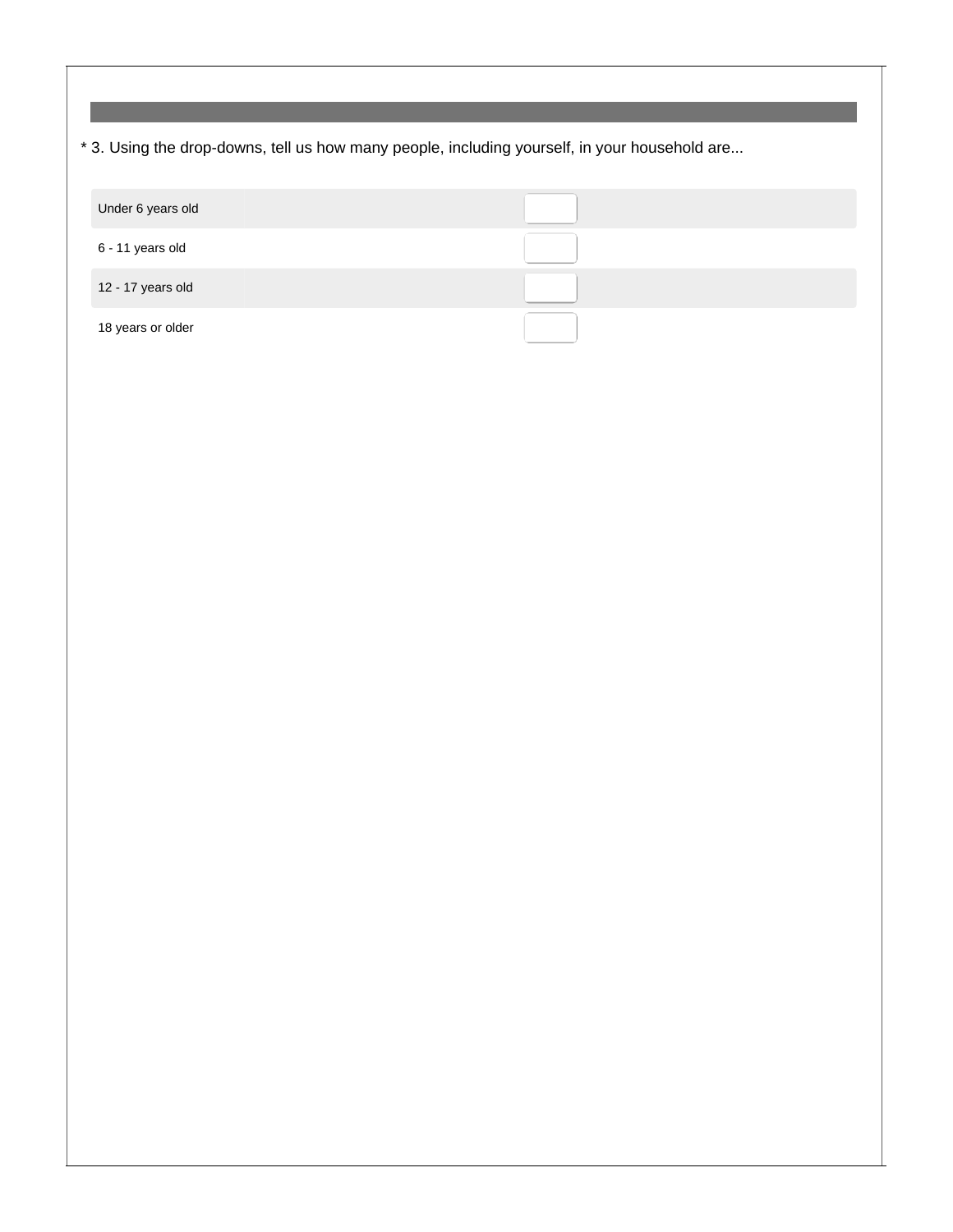Moving forward, when we say "young children," we are referring to the {{ Q3.R1.C1 }} child/children under age 6 who live in **your home.**

March 13, 2020 was the day Governor Henry McMaster declared a "State of Emergency" related to the COVID-19 pandemic in **South Carolina.**

- 4. **Before March 13, 2020**, what was the main type of child care your family used for the young children in \* your home? **Choose one.**
	- child care center/daycare/preschool
	- Head Start
	- public school
	- family child care (outside of your home; paid)
	- in-home care (nanny/sitter; paid)
	- myself/loved ones (family/friend; unpaid)
	- I don't know/I'm not sure
	- Other (please specify)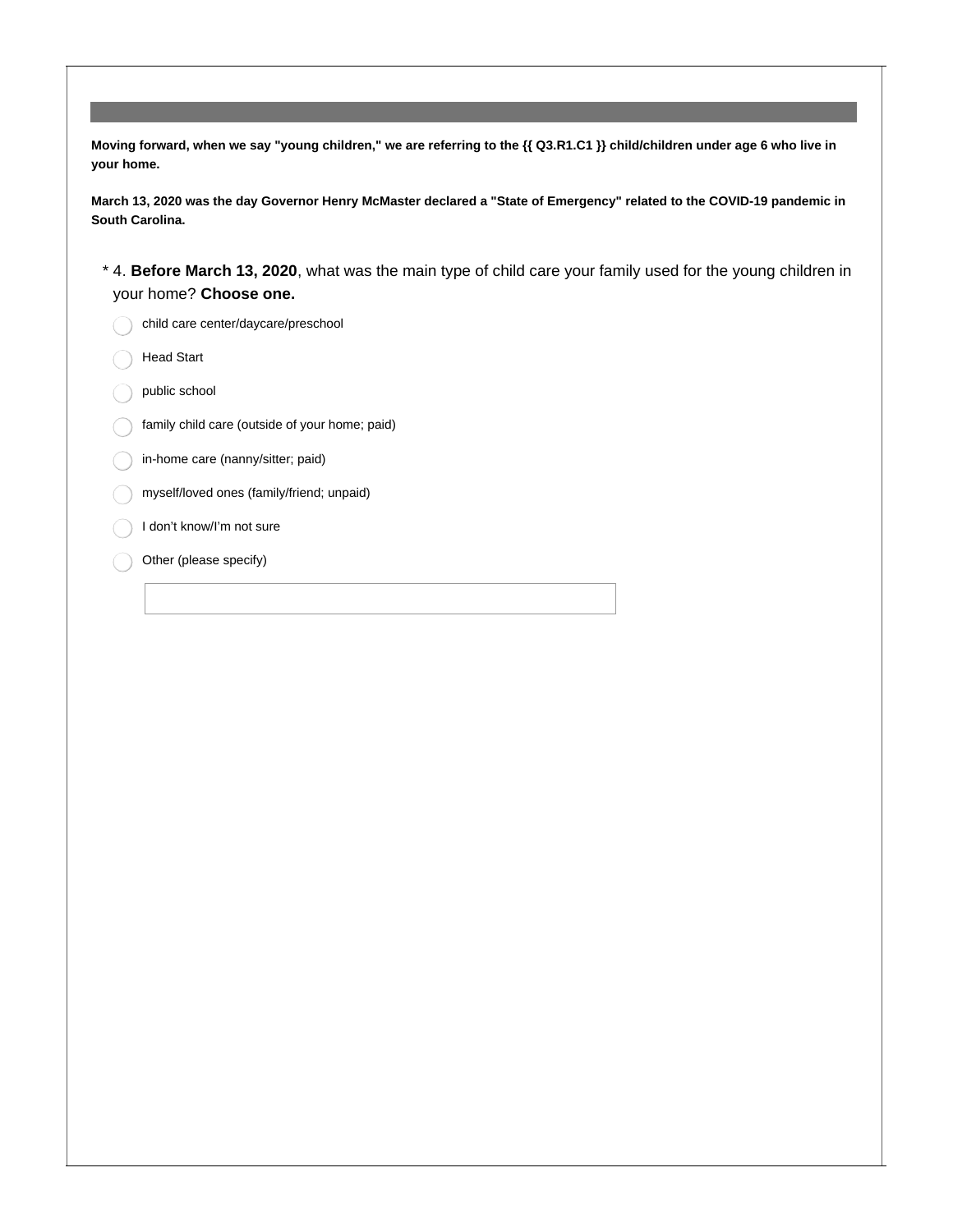5. You answered "{{ Q4 }}" to the question about where your young children received care before March 13, 2020. Did they receive free or reduced price tuition?

Yes ∩

No  $\bigcap$ 

Don't know/not sure $\bigcap$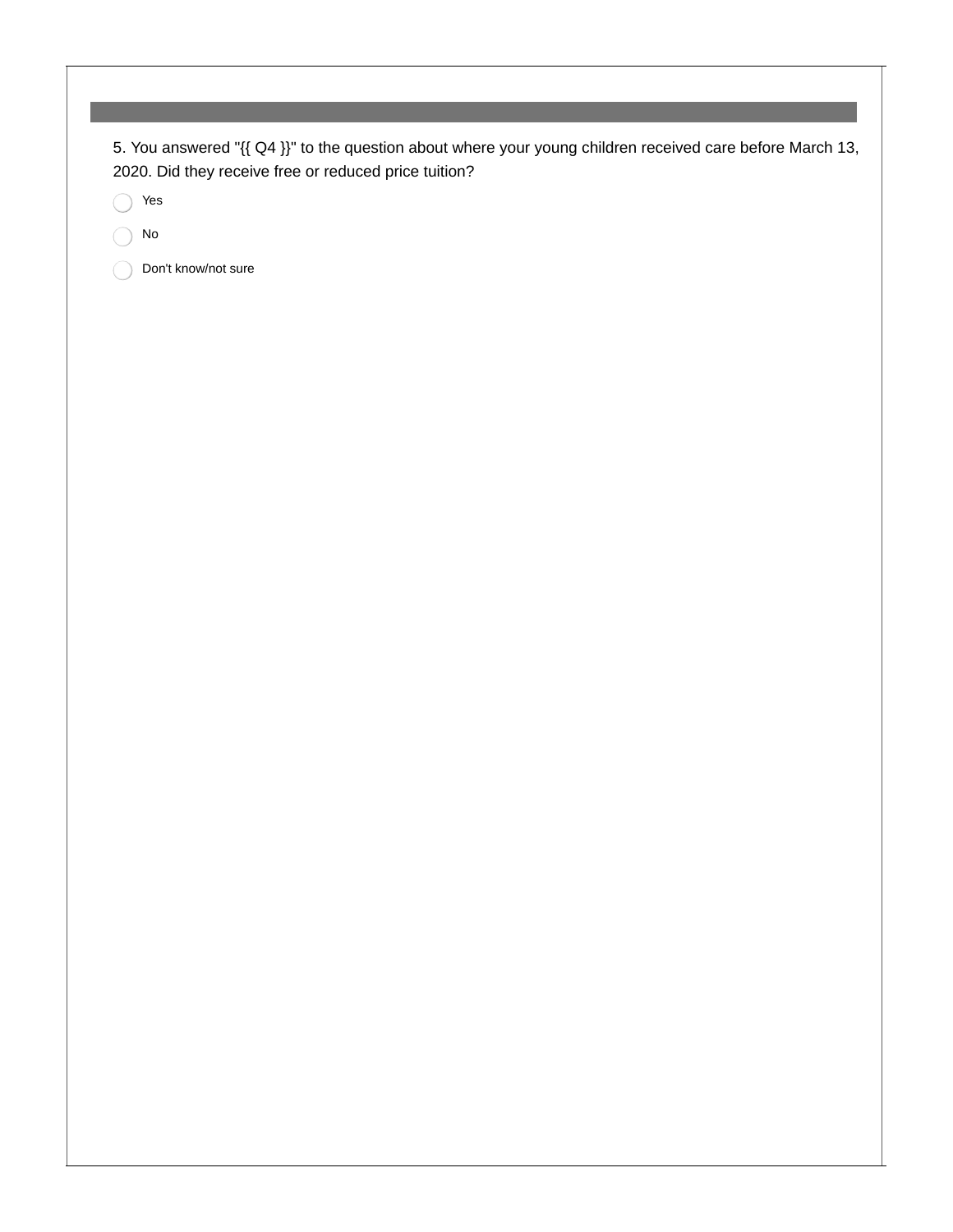| 6. Before March 13, 2020, did your family receive any of the following supports for free or reduced child care<br>costs? Select all that apply. |
|-------------------------------------------------------------------------------------------------------------------------------------------------|
| SC Voucher administered through Department of Social Services                                                                                   |
| SC Voucher for Children of Essential Workers administered through Department of Social Services                                                 |
| <b>Head Start</b>                                                                                                                               |
| Public School                                                                                                                                   |
| First Steps 4K                                                                                                                                  |
| Free or reduced tuition provided from child care provider directly                                                                              |
| Other scholarship or voucher                                                                                                                    |
| Provided through my employer                                                                                                                    |
| Don't know/not sure                                                                                                                             |
| None of the above                                                                                                                               |
| Other (please specify)                                                                                                                          |
|                                                                                                                                                 |
|                                                                                                                                                 |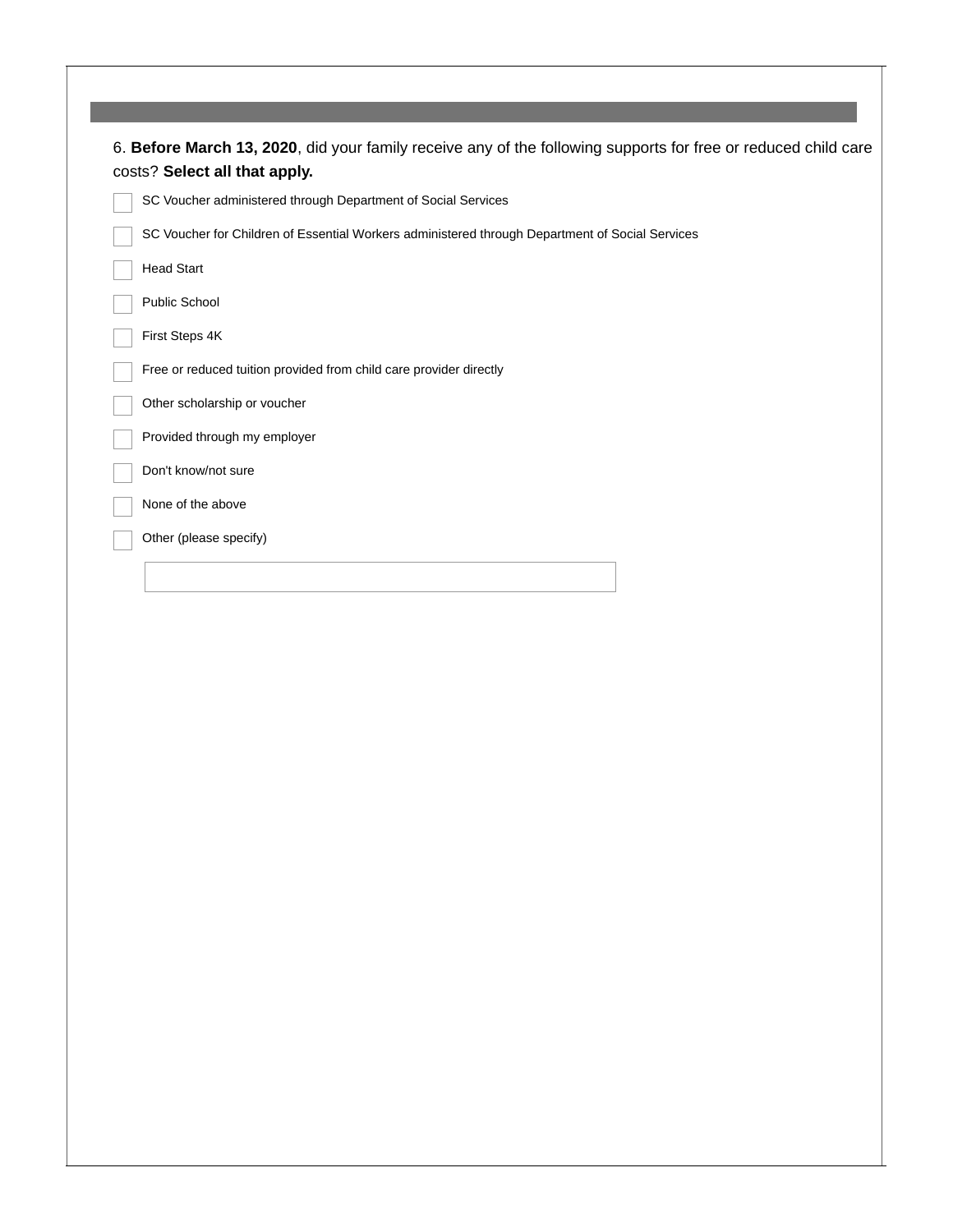| $\operatorname{\mathsf{Yes}}$ | * 7. Since March 13, 2020, has your child care arrangement changed for your young children? |  |  |
|-------------------------------|---------------------------------------------------------------------------------------------|--|--|
| ${\sf No}$                    |                                                                                             |  |  |
|                               |                                                                                             |  |  |
|                               |                                                                                             |  |  |
|                               |                                                                                             |  |  |
|                               |                                                                                             |  |  |
|                               |                                                                                             |  |  |
|                               |                                                                                             |  |  |
|                               |                                                                                             |  |  |
|                               |                                                                                             |  |  |
|                               |                                                                                             |  |  |
|                               |                                                                                             |  |  |
|                               |                                                                                             |  |  |
|                               |                                                                                             |  |  |
|                               |                                                                                             |  |  |
|                               |                                                                                             |  |  |
|                               |                                                                                             |  |  |
|                               |                                                                                             |  |  |
|                               |                                                                                             |  |  |
|                               |                                                                                             |  |  |
|                               |                                                                                             |  |  |
|                               |                                                                                             |  |  |
|                               |                                                                                             |  |  |
|                               |                                                                                             |  |  |
|                               |                                                                                             |  |  |
|                               |                                                                                             |  |  |

 $\Gamma$ 

Τ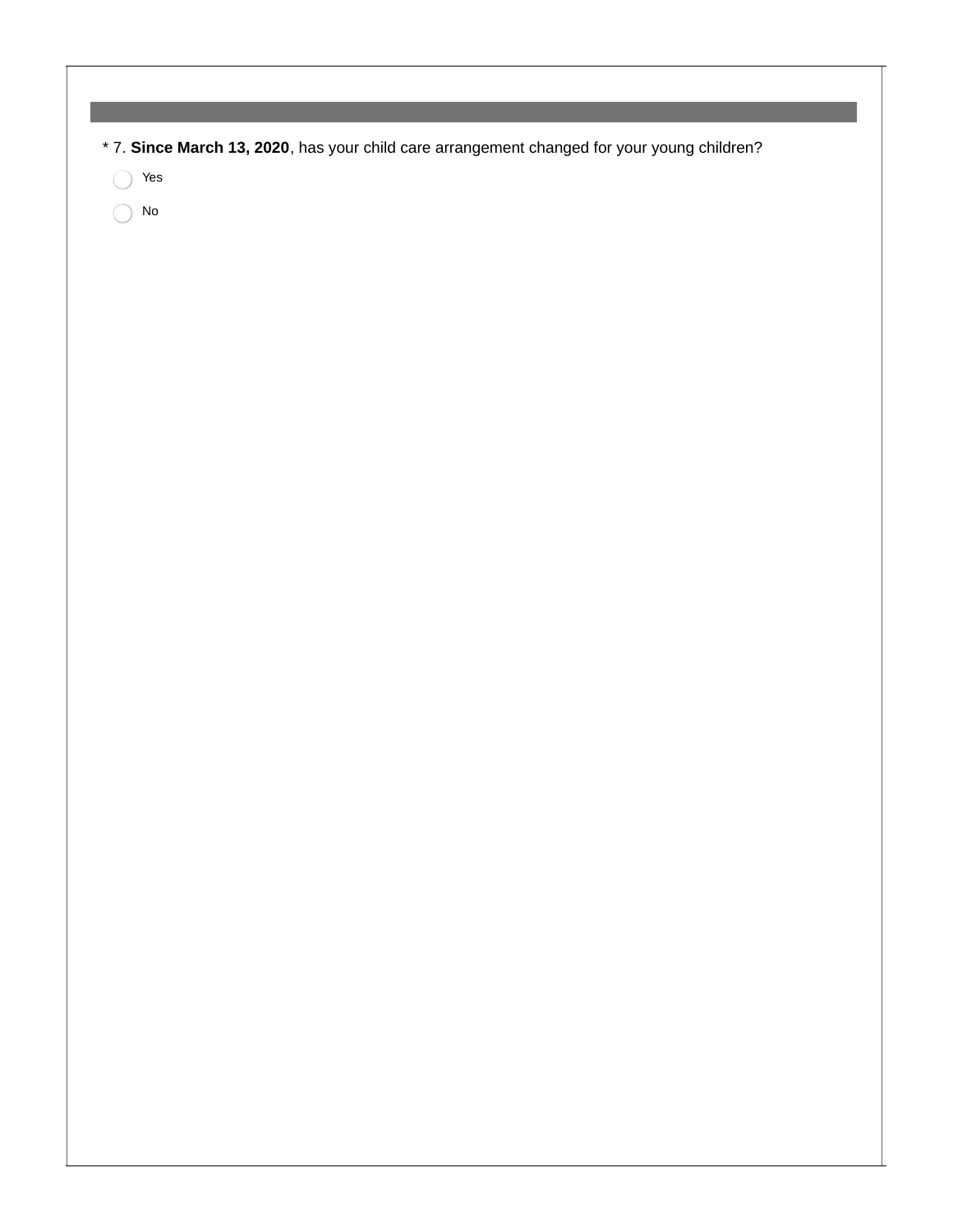8. What is the main type of child care arrangement your family uses **today** for the young children in your \* home? **Choose one.**

child care center/daycare/preschool ◯

Head Start ∩

- family child care (outside of your home; paid) ∩
- in-home care (nanny/sitter; paid)
- myself/loved ones (family/friend; unpaid)
- summer program/camp
- I don't know/I'm not sure
- Other (please specify)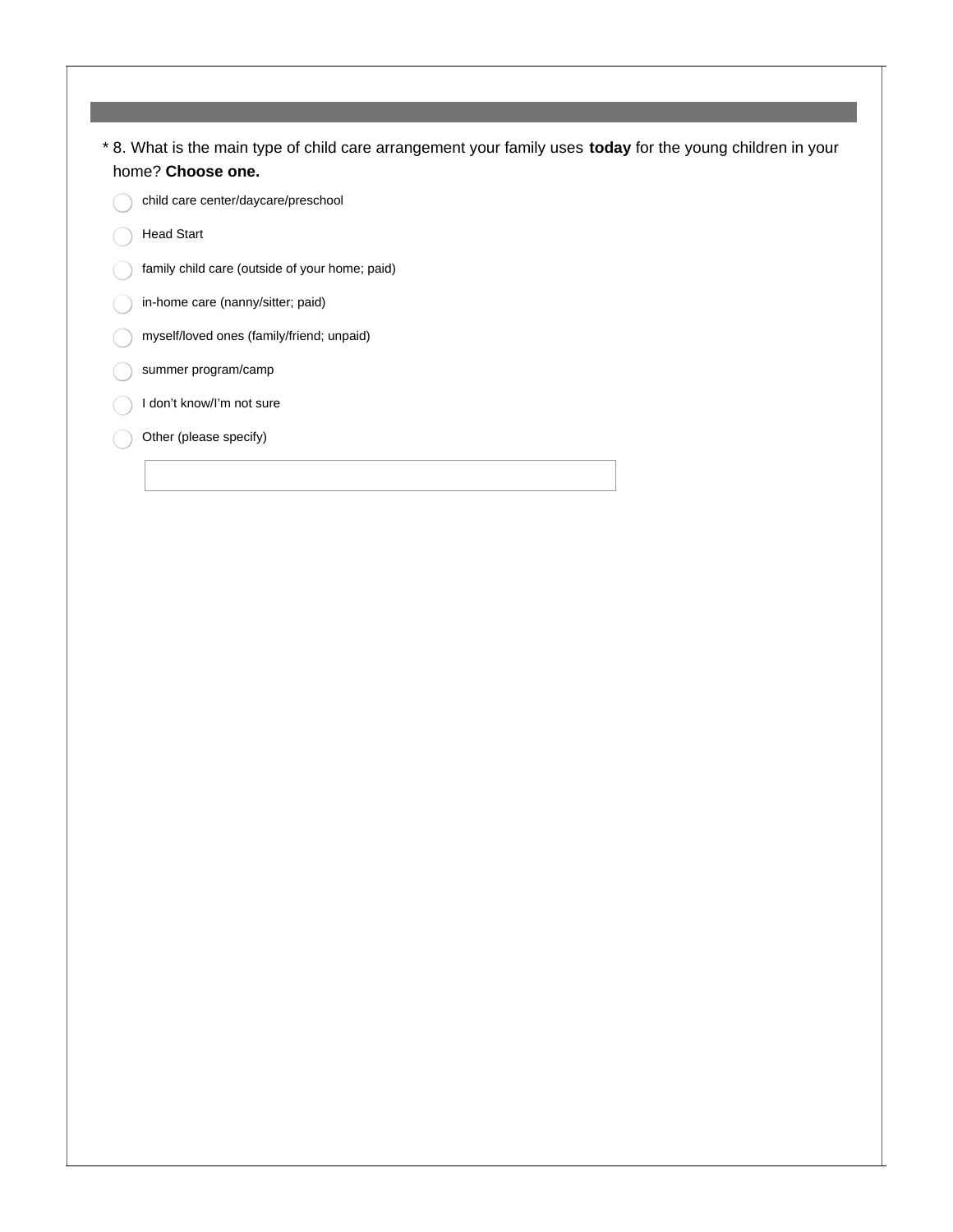9. You answered "{{ Q8 }}" to the question about where your young children are receiving care today. Are your children currently receiving free or reduced price tuition?

Yes ∩

No ◯

Don't know/not sure∩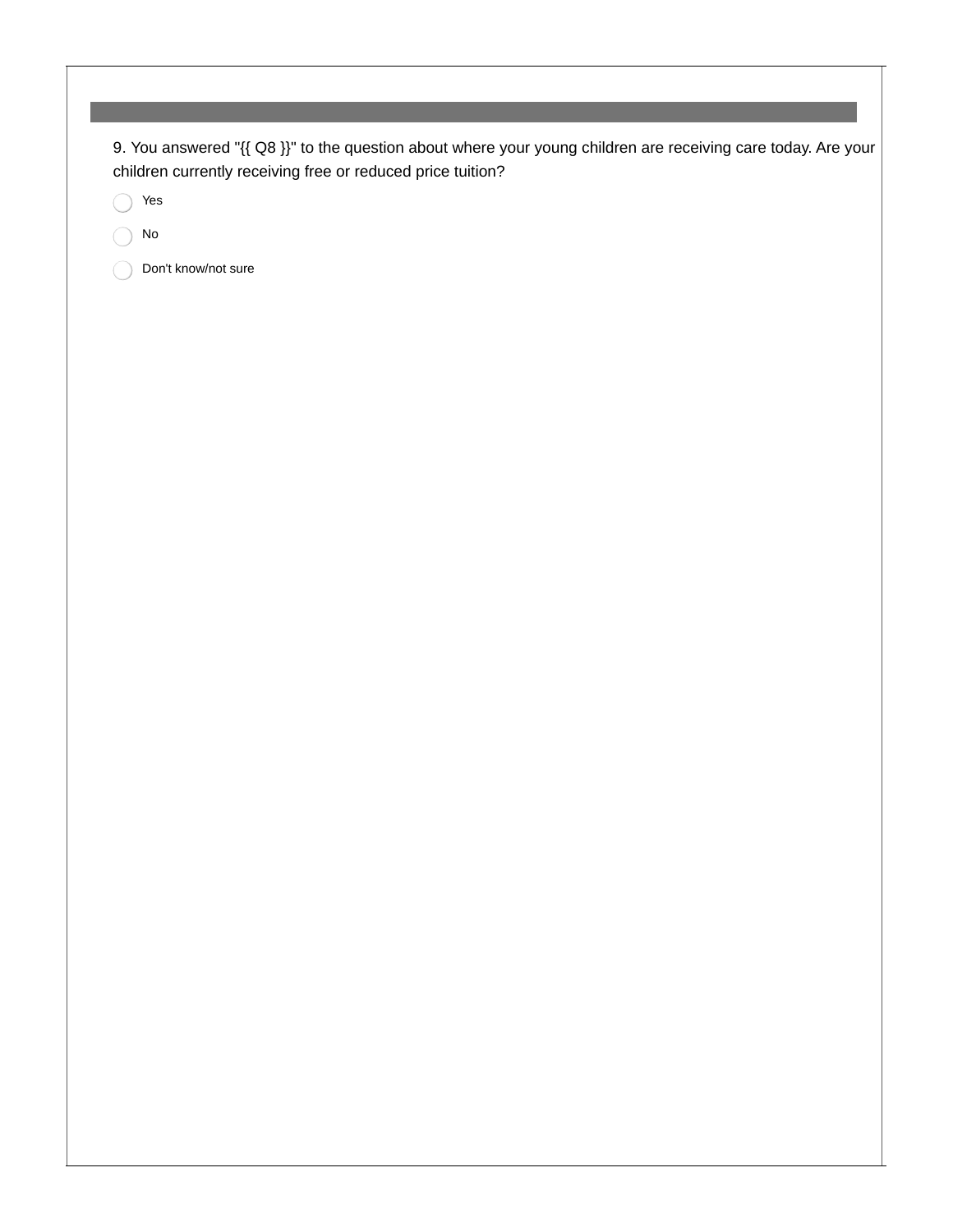| 10. Currently, does your family receive any of the following supports for free or reduced child care<br>costs? Select all that apply. |
|---------------------------------------------------------------------------------------------------------------------------------------|
| SC Voucher administered through Department of Social Services                                                                         |
| SC Voucher for Children of Essential Workers administered through Department of Social Services                                       |
| <b>Head Start</b>                                                                                                                     |
| First Steps 4K                                                                                                                        |
| Free or reduced tuition provided from child care provider directly                                                                    |
| Other scholarship or voucher                                                                                                          |
| Provided through my employer                                                                                                          |
| Don't know/not sure                                                                                                                   |
| None of the above                                                                                                                     |
| Other (please specify)                                                                                                                |
|                                                                                                                                       |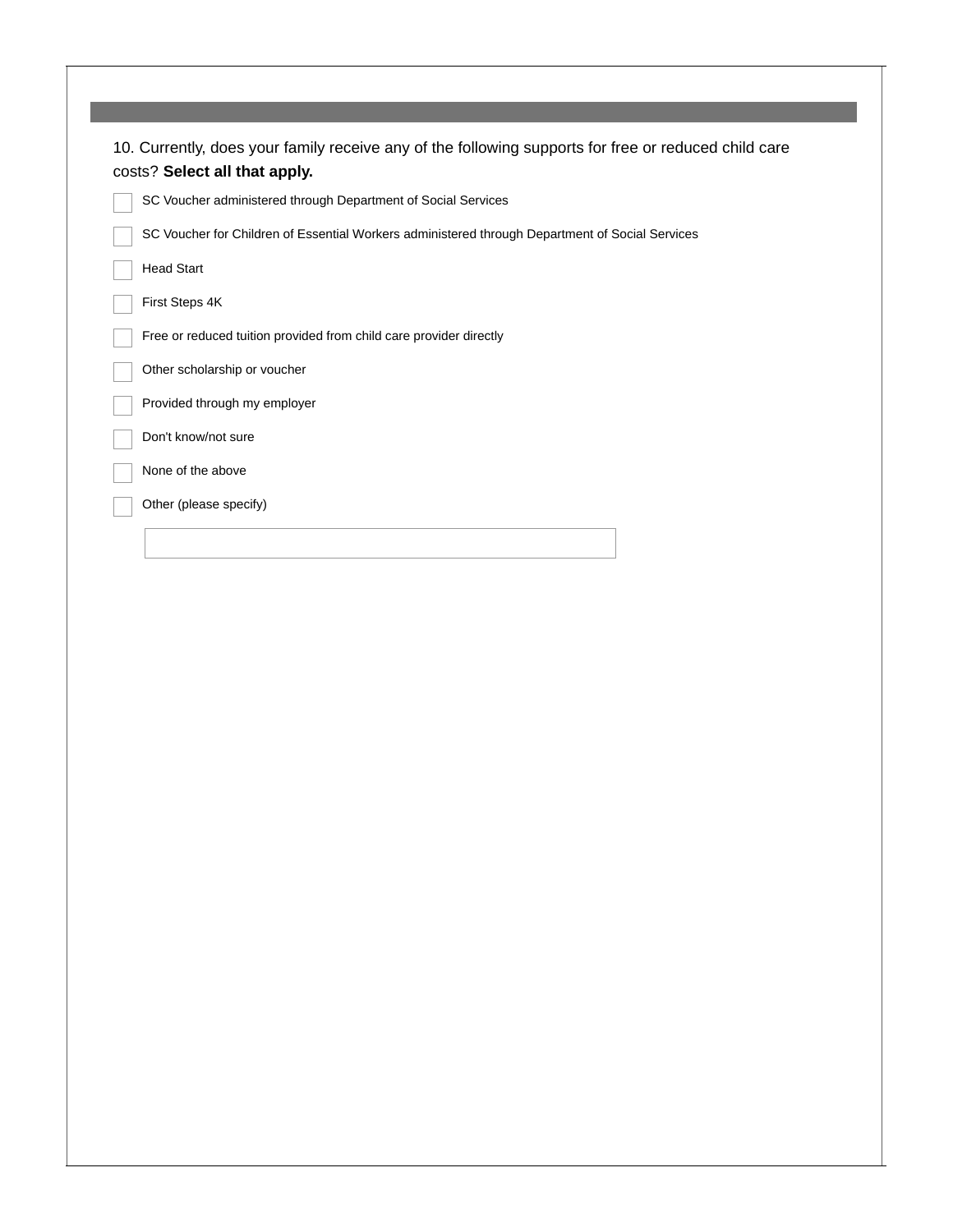| * 11. Have you or another parent/caregiver in your household experienced any of the following since March 13,<br>2020? Select all that apply. |
|-----------------------------------------------------------------------------------------------------------------------------------------------|
| Telecommuting/working from home while caring for children                                                                                     |
| Alternating work hours with someone in my household in order to provide child care                                                            |
| Working outside of normal business hours in order to provide child care                                                                       |
| Working fewer hours in order to provide child care                                                                                            |
| Taking paid leave in order to provide child care                                                                                              |
| Taking unpaid leave in order to provide child care                                                                                            |
| Working outside of the home and bringing children to work with me                                                                             |
| None of the above                                                                                                                             |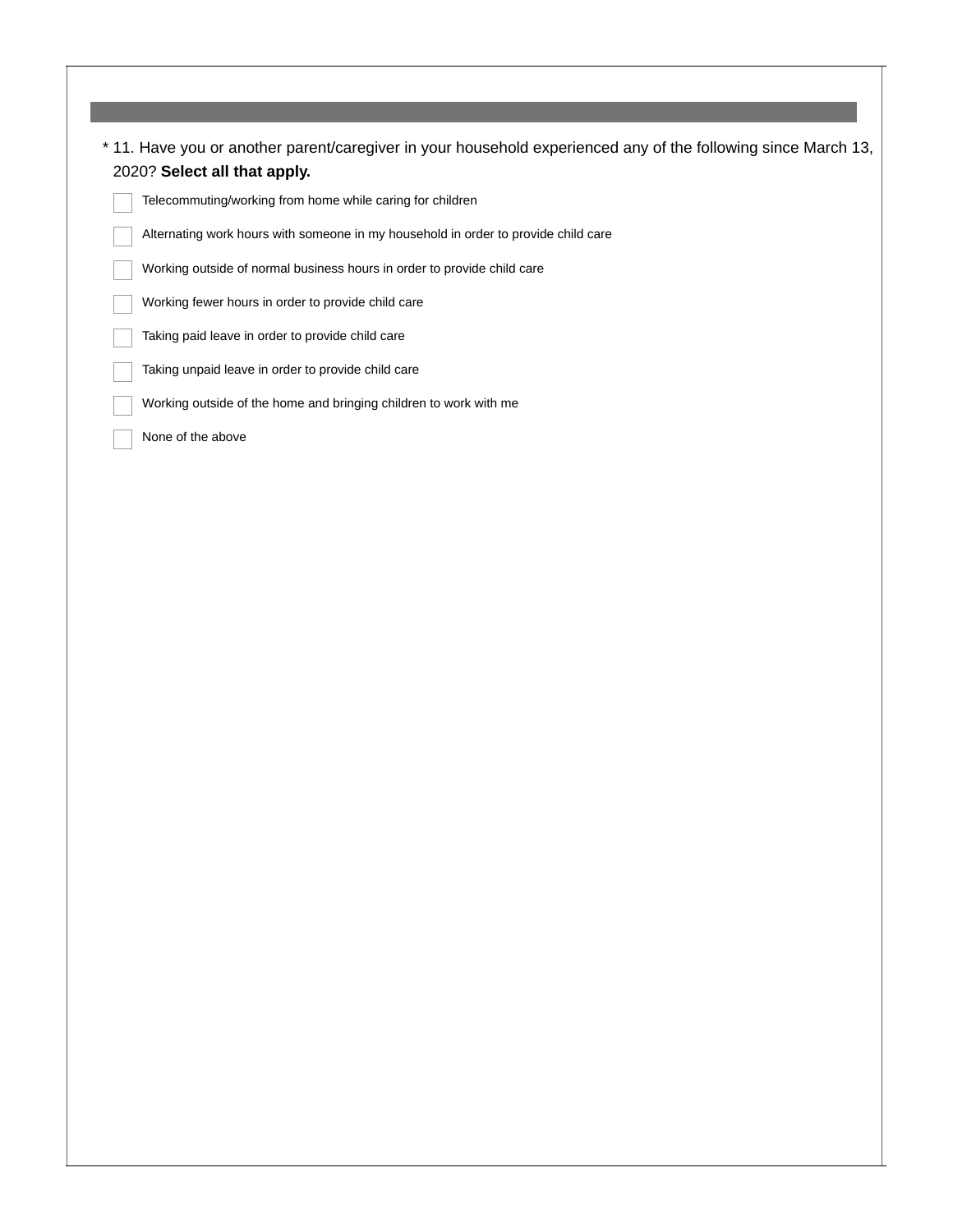| Yes        |  |  |  |
|------------|--|--|--|
|            |  |  |  |
| ${\sf No}$ |  |  |  |
|            |  |  |  |
|            |  |  |  |
|            |  |  |  |
|            |  |  |  |
|            |  |  |  |
|            |  |  |  |
|            |  |  |  |
|            |  |  |  |
|            |  |  |  |
|            |  |  |  |
|            |  |  |  |
|            |  |  |  |
|            |  |  |  |
|            |  |  |  |
|            |  |  |  |
|            |  |  |  |
|            |  |  |  |
|            |  |  |  |
|            |  |  |  |
|            |  |  |  |
|            |  |  |  |
|            |  |  |  |
|            |  |  |  |
|            |  |  |  |
|            |  |  |  |
|            |  |  |  |
|            |  |  |  |
|            |  |  |  |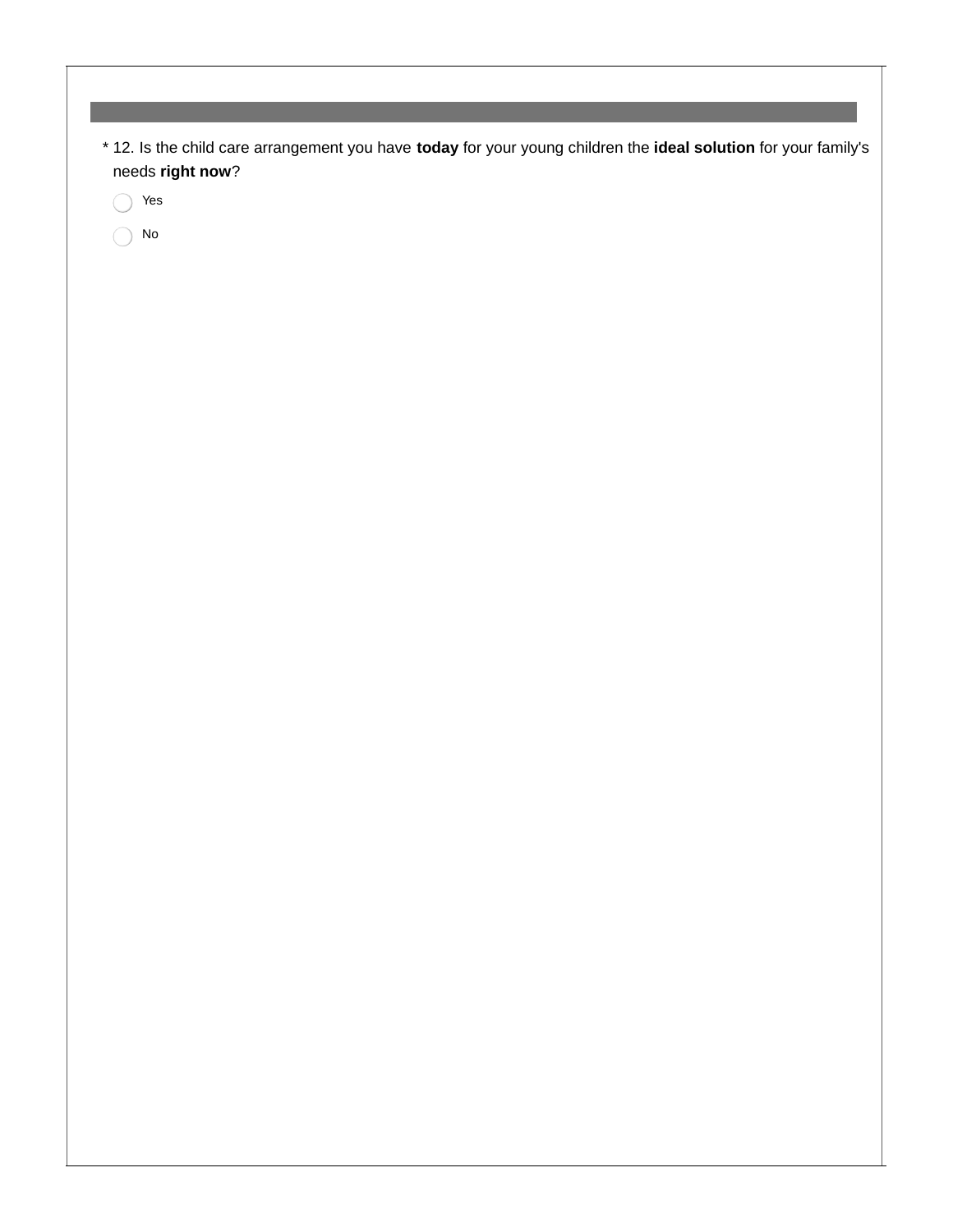13. You indicated your child care arrangement today is not the best solution for your family's needs. What type \* of child care solution for your young children would be best right now? **Choose one.**

| child care center/daycare/preschool |
|-------------------------------------|
|                                     |

- Head Start ∩
- public school
- family child care (outside of your home; paid)
- in-home care (nanny/sitter; paid)
- myself/loved ones (family/friend; unpaid)
- summer program/camp
- program at my workplace
- Other (please specify)

14. Use this space to record any additional comments about your ideal child care solution and why it differs from your arrangement today.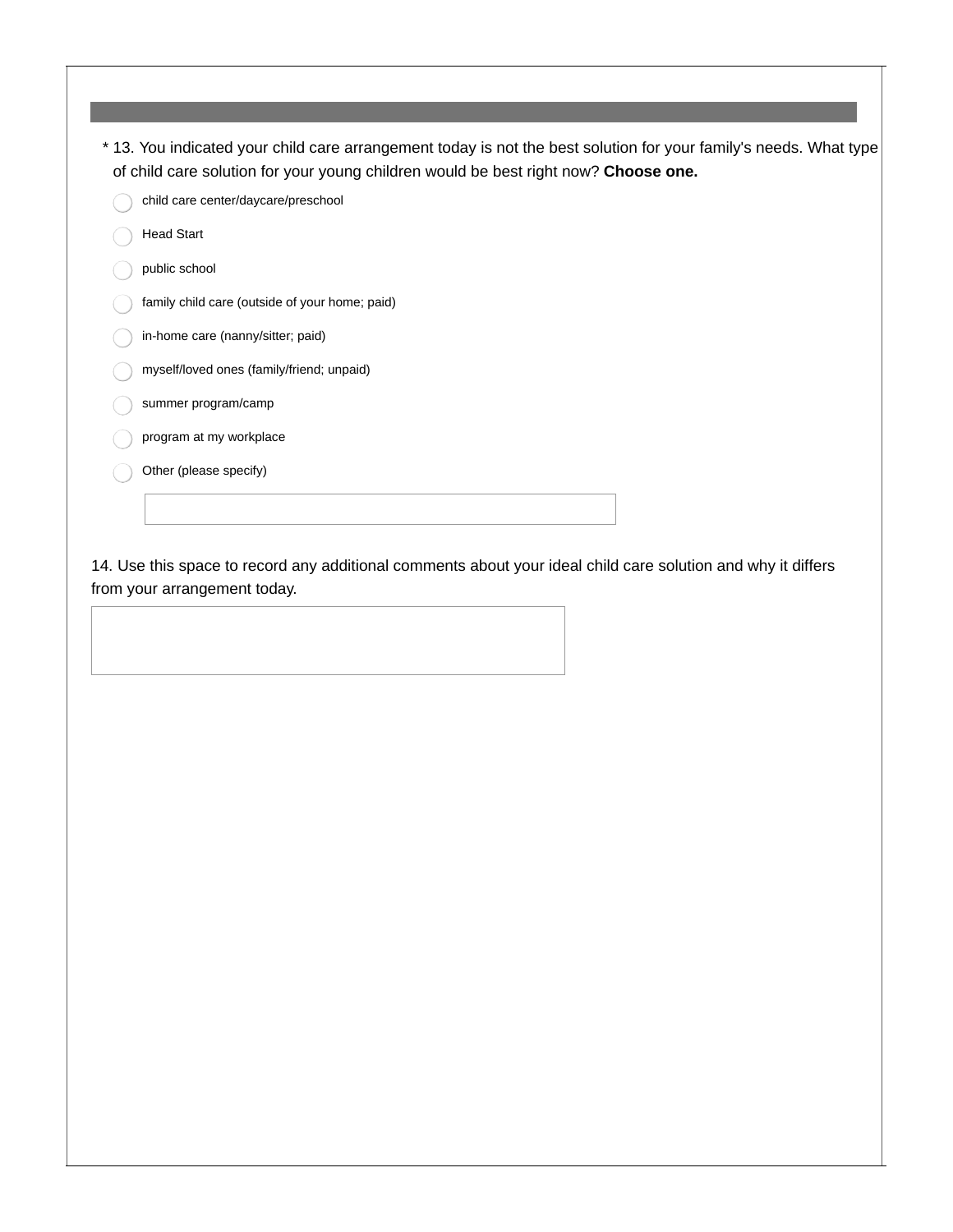15. When thinking about your child care needs for the next three months, how concerned are you about the \*following?

п

|                                                                                               | not at all concerned | slightly concerned | somewhat<br>concerned | moderately<br>concerned | very concerned |
|-----------------------------------------------------------------------------------------------|----------------------|--------------------|-----------------------|-------------------------|----------------|
| My ideal child care<br>arrangement won't be<br>available/open.                                |                      |                    |                       |                         |                |
| My family won't be able<br>to afford my ideal child<br>care arrangement.                      |                      |                    |                       |                         |                |
| My family will not have<br>transportation to access<br>available child care<br>options.       |                      |                    |                       |                         |                |
| I will not be able to return<br>to work/school fully with<br>available child care<br>options. |                      |                    |                       |                         |                |
| My work/school hours<br>are not compatible with<br>available child care<br>options.           |                      |                    |                       |                         |                |
| My child and family will<br>be more likely to be<br>exposed to COVID-19.                      |                      |                    |                       |                         |                |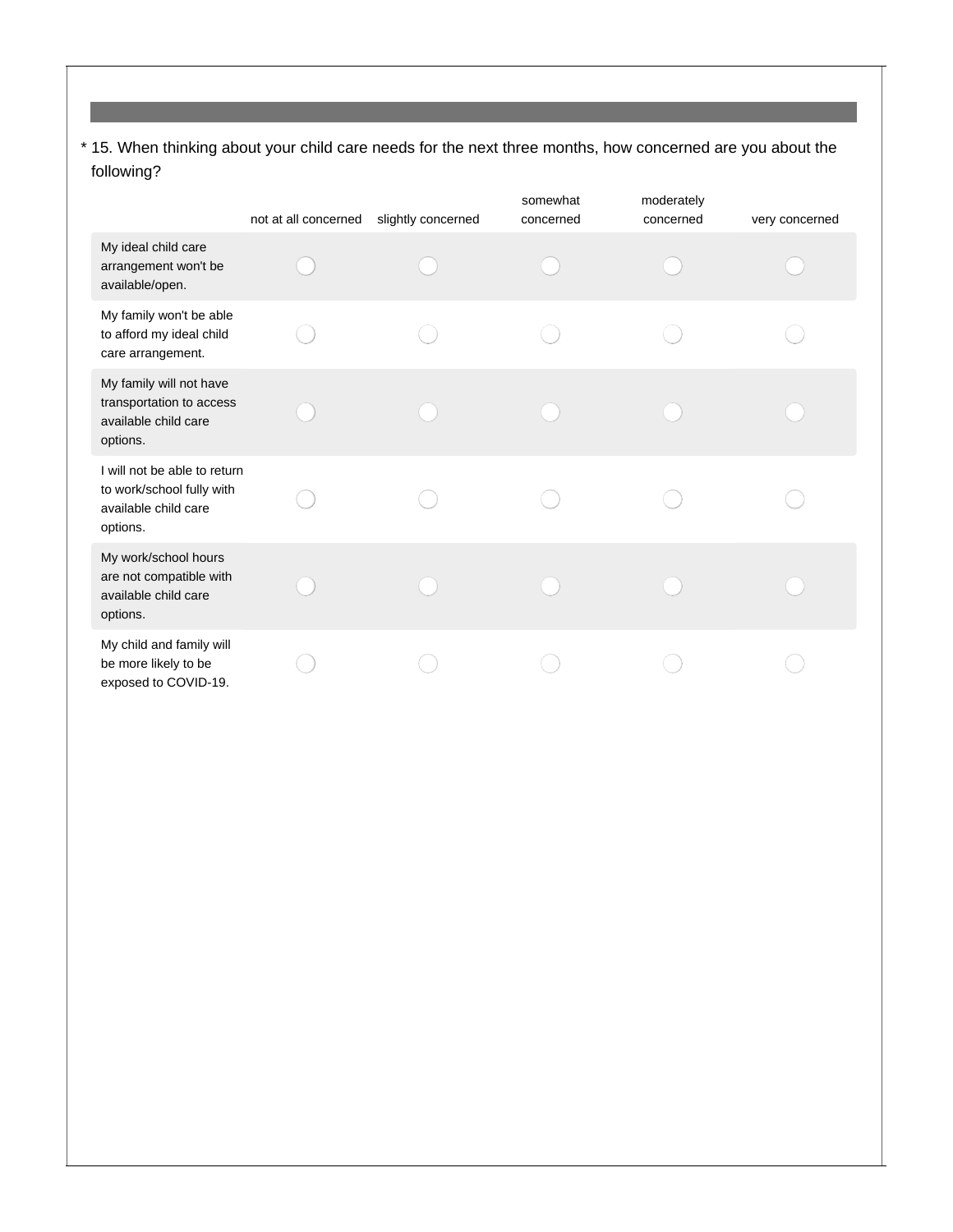|                                    | * 16. Fill in the blank. It is ______________ for me to find available child care options in my area.     |
|------------------------------------|-----------------------------------------------------------------------------------------------------------|
| Very easy                          | Somewhat difficult                                                                                        |
| Somewhat easy                      | Very difficult                                                                                            |
| Neither easy nor difficult         |                                                                                                           |
|                                    |                                                                                                           |
|                                    | 17. Please indicate what sources you rely on to find available child care options. Select all that apply. |
| My employer                        |                                                                                                           |
| Friends/family                     |                                                                                                           |
| Local media (newspaper, TV)        |                                                                                                           |
| Social media                       |                                                                                                           |
| Internet search                    |                                                                                                           |
| A certain website (please specify) |                                                                                                           |
|                                    |                                                                                                           |
|                                    |                                                                                                           |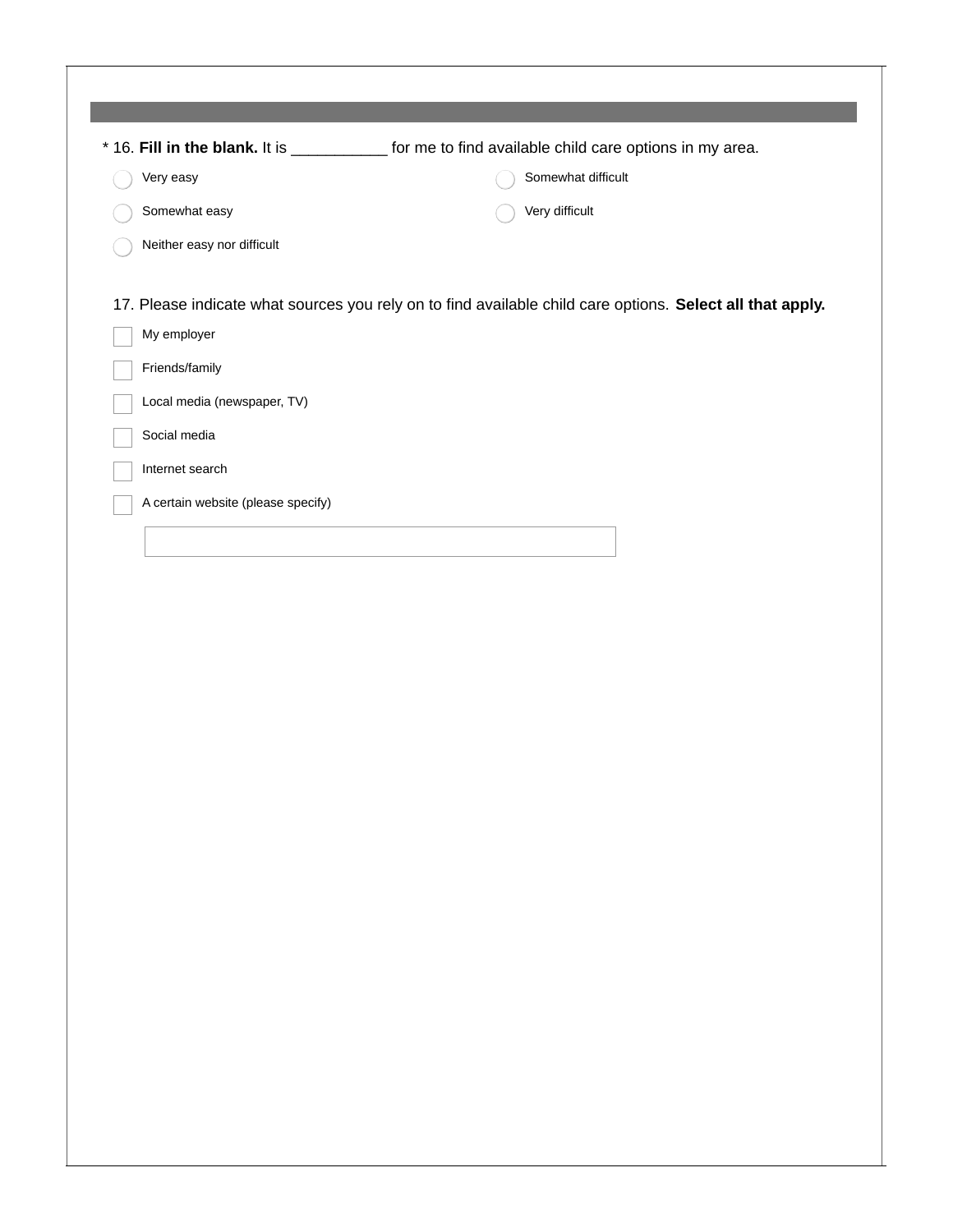## \* 18. How much you agree with the following statements?

|                                                                                                                                                                                                                             | strongly<br>disagree | slightly disagree | neither disagree<br>nor agree | slightly agree | strongly agree | not applicable |
|-----------------------------------------------------------------------------------------------------------------------------------------------------------------------------------------------------------------------------|----------------------|-------------------|-------------------------------|----------------|----------------|----------------|
| The COVID-19<br>pandemic has disrupted<br>my home and family life.                                                                                                                                                          |                      |                   |                               |                |                |                |
| I worry about the effects<br>of the COVID-19<br>pandemic on my ability<br>to meet my family's<br>basic needs.                                                                                                               |                      |                   |                               |                |                |                |
| I worry about the effects<br>of the COVID-19<br>pandemic on my mental<br>health.                                                                                                                                            |                      |                   |                               |                |                |                |
| I worry about the effects<br>of the COVID-19<br>pandemic on my young<br>child(ren)'s mental<br>health.                                                                                                                      |                      |                   |                               |                |                |                |
| I worry my young<br>child(ren) is (are)<br>missing out on important<br>developmental<br>opportunities<br>(socialization and<br>learning) because of the<br>COVID-19 pandemic.                                               |                      |                   |                               |                |                |                |
| Because my child has a<br>special health care or<br>educational need, I<br>worry my young<br>child(ren) is (are) not<br>receiving adequate<br>support during the<br>COVID-19 pandemic.                                      |                      |                   |                               |                |                |                |
| 19. Would you say your current level of stress or anxiety as a parent/caregiver is<br>much lower than usual<br>somewhat lower than usual<br>about the same as usual<br>somewhat higher than usual<br>much higher than usual |                      |                   |                               |                |                |                |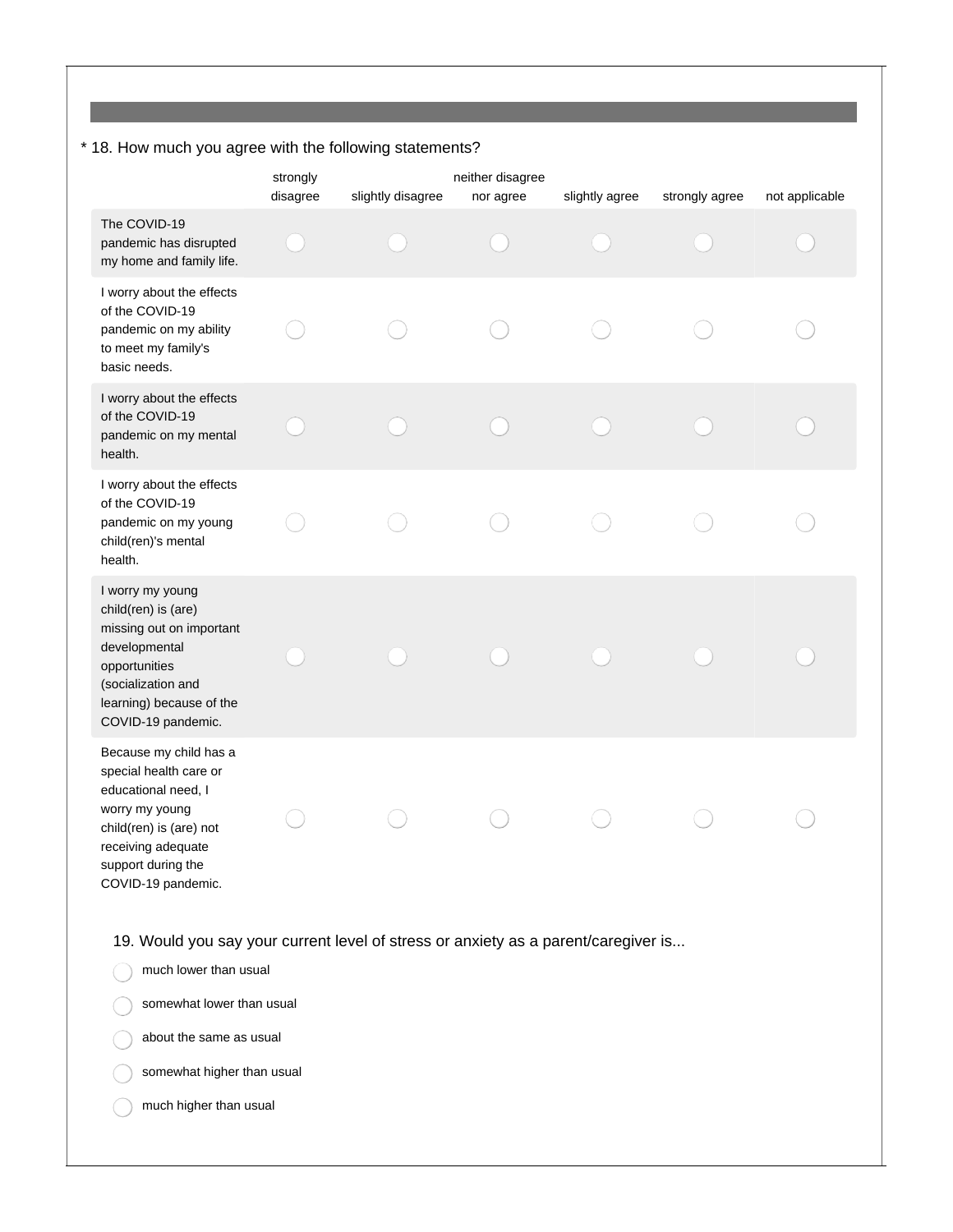- 20. Thinking over the past month, were you…
- working full-time ⌒
- working part-time
- working but not for pay
- not working but looking for work
- not working and not looking for work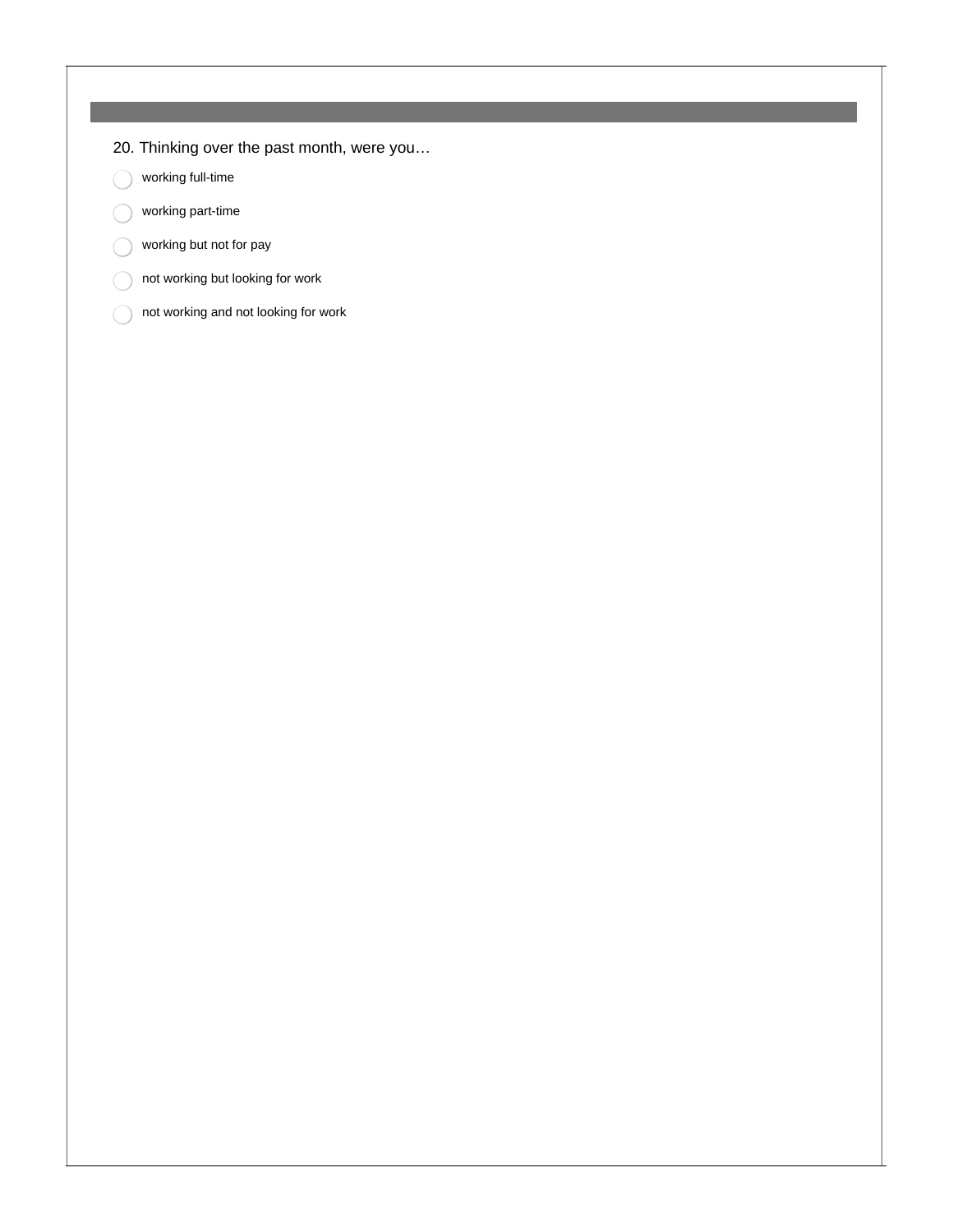21. You indicated you worked part-time in the past month. How many average hours did you work per week?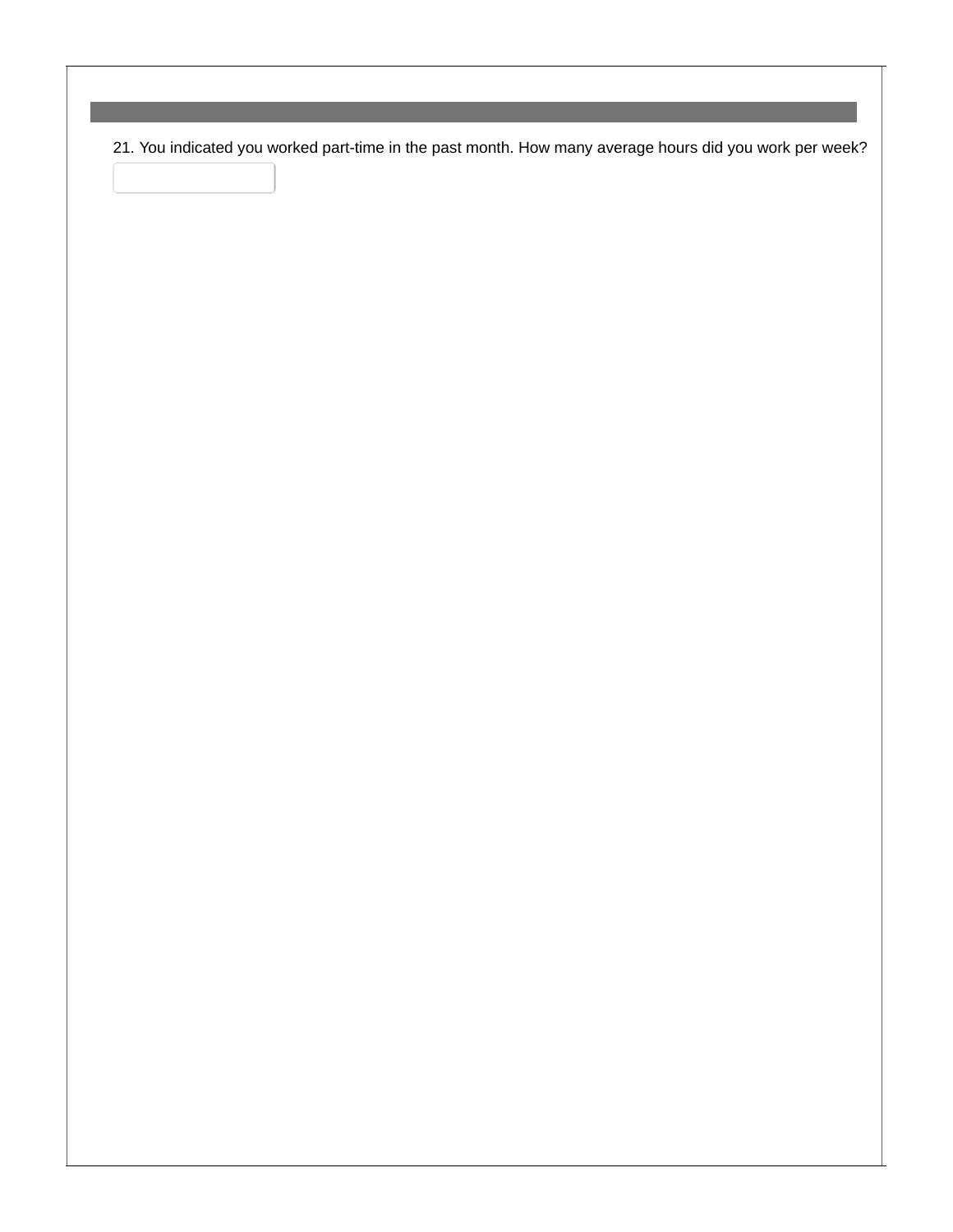| 22. What is the main reason you did not work for pay this past month? |  |  |
|-----------------------------------------------------------------------|--|--|
|-----------------------------------------------------------------------|--|--|

- taking care of children or family
- going to school/a training program
- off-season
- didn't get any hours
- contract/temporary work ended
- on family or maternity leave
- temporarily unable to work for health reasons □
- on layoff/furlough  $\begin{pmatrix} 1 \end{pmatrix}$
- retired
- disabled
- Other (please specify)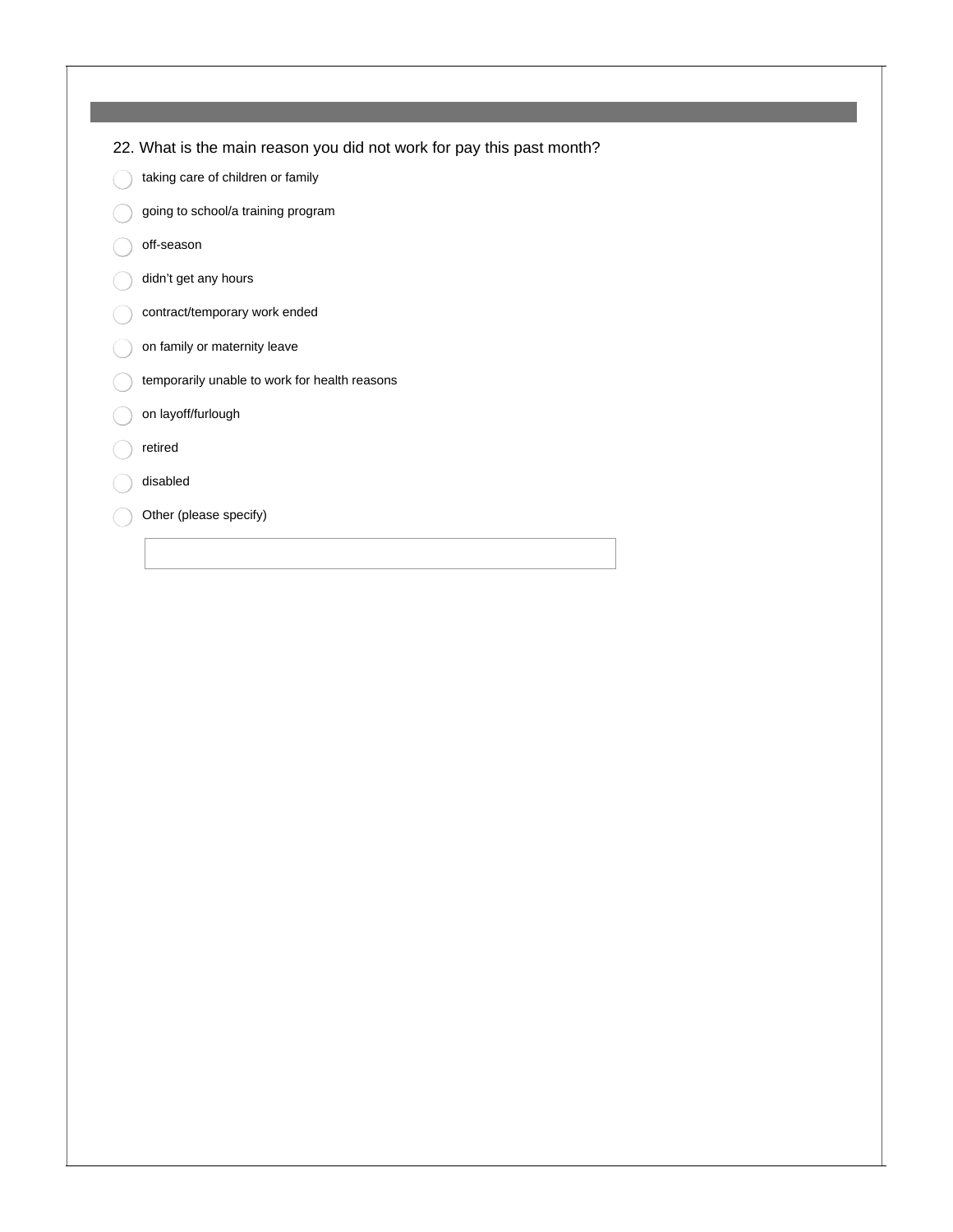23. You indicated you were going to school/a training program in the past month. How many hours did you do that per week on average?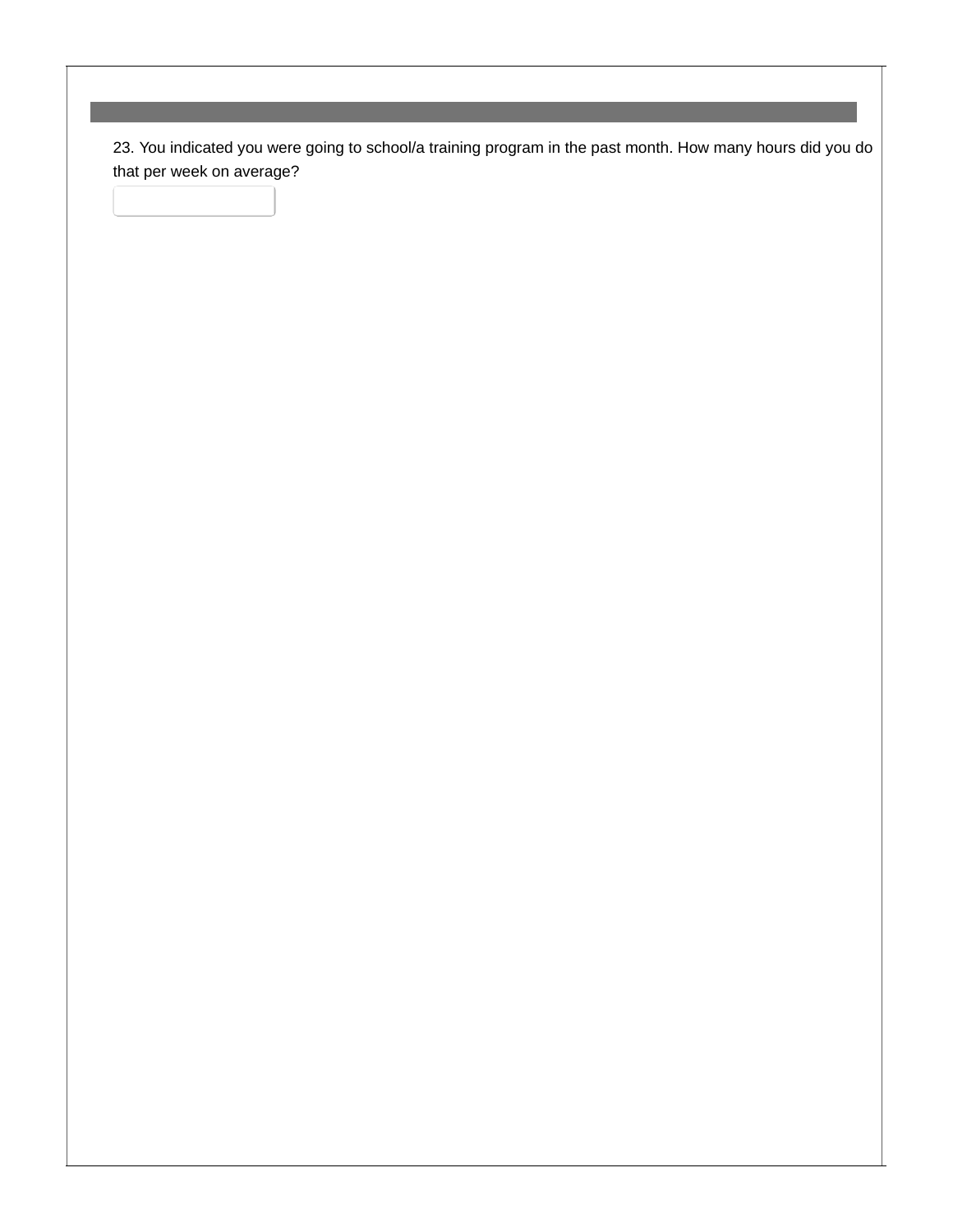| Yes                          |  |  |  |
|------------------------------|--|--|--|
| $\operatorname{\mathsf{No}}$ |  |  |  |
|                              |  |  |  |
|                              |  |  |  |
|                              |  |  |  |
|                              |  |  |  |
|                              |  |  |  |
|                              |  |  |  |
|                              |  |  |  |
|                              |  |  |  |
|                              |  |  |  |
|                              |  |  |  |
|                              |  |  |  |
|                              |  |  |  |
|                              |  |  |  |
|                              |  |  |  |
|                              |  |  |  |
|                              |  |  |  |
|                              |  |  |  |
|                              |  |  |  |
|                              |  |  |  |
|                              |  |  |  |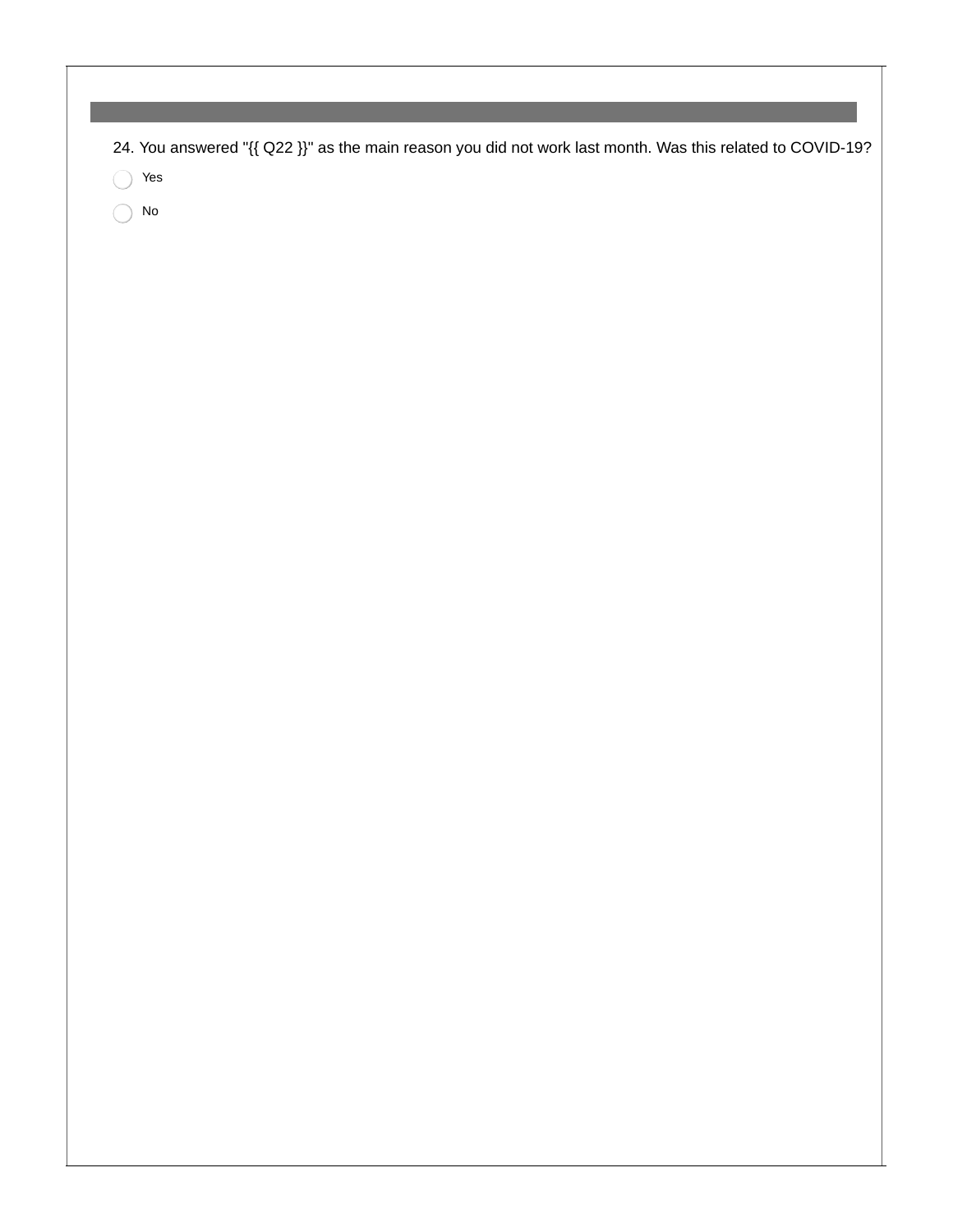25. You indicated that you were working at least part-time in the past month. Are you considered an essential worker?

Yes  $\bigcap$ 

No ◯

Don't know/not sure $\bigcap$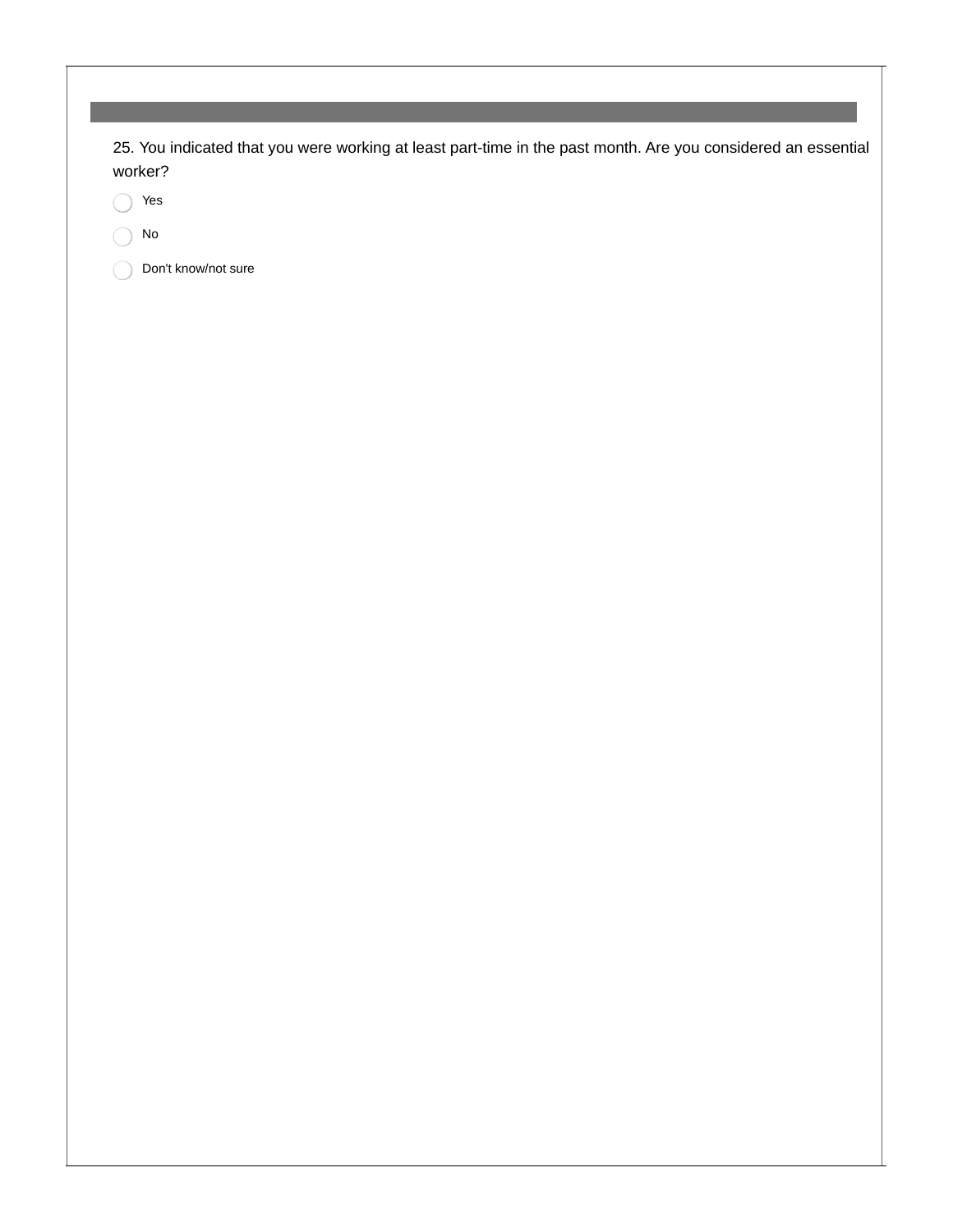## 26. What sector do you work in?

Essential services (examples: health care workers, first responders, commercial transport, critical state government operations, childcare providers)

Individuals involved in making sure the public has access to essential services (examples: food, water, gas, utilities, sanitation, medical, child care)

Critical infrastructure operations (examples: communications, national guard mobilization, transportation)

Other (please specify)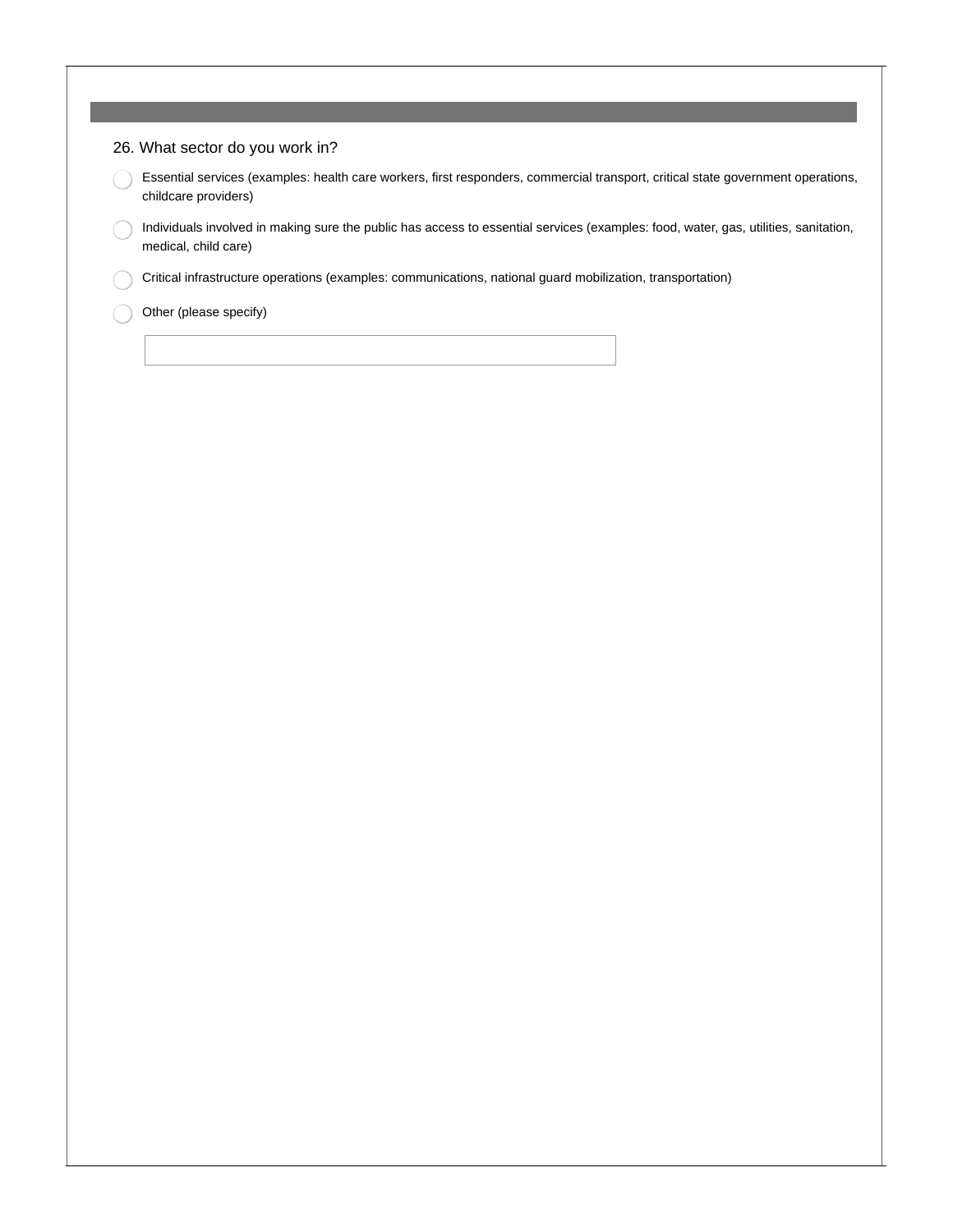27. For the {{ Q3.R1.C1 }} child/children under age 6 in your home, use the dropdown menus to select how many are...

r i

| Under 1 year old (<12<br>months old)                                                                                                    |                                                                                                                                                                                                         |  |  |
|-----------------------------------------------------------------------------------------------------------------------------------------|---------------------------------------------------------------------------------------------------------------------------------------------------------------------------------------------------------|--|--|
| 1 year old (12 to <24<br>months old)                                                                                                    |                                                                                                                                                                                                         |  |  |
| 2 years old (24 to $<$ 36<br>months old)                                                                                                |                                                                                                                                                                                                         |  |  |
| 3 years old (36 to $<$ 48<br>months old)                                                                                                |                                                                                                                                                                                                         |  |  |
| 4 years old (48 to $<$ 60<br>months old)                                                                                                |                                                                                                                                                                                                         |  |  |
| 5 years old (60 to <72<br>months old)                                                                                                   |                                                                                                                                                                                                         |  |  |
| Grandparent<br>Foster parent or guardian<br>Other relative<br>Not related in any way<br>Don't know / Not sure<br>Other (please specify) | 28. How are you related to the young children in your home? Select all that apply.<br>Parent (include biological, step, or adoptive parent)<br>Sibling (include biological, step, and adoptive sibling) |  |  |
|                                                                                                                                         |                                                                                                                                                                                                         |  |  |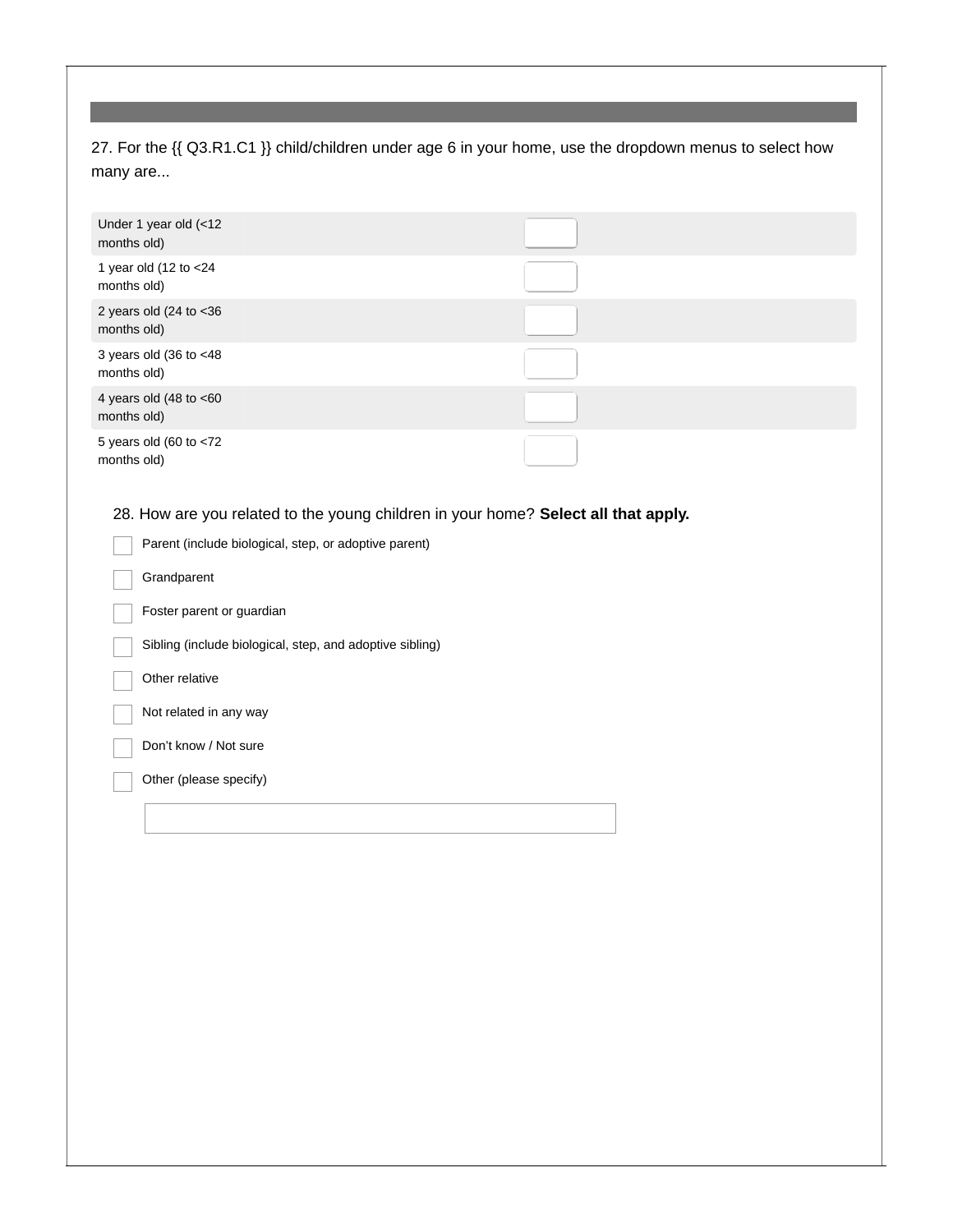| * 29. What South Carolina county do you live in?                                |
|---------------------------------------------------------------------------------|
|                                                                                 |
|                                                                                 |
| * 30. Which race/ethnicity best describes you? (Please choose only one.)        |
| American Indian or Alaskan Native                                               |
| Asian / Pacific Islander                                                        |
| <b>Black or African American</b>                                                |
| Hispanic                                                                        |
| White / Caucasian                                                               |
| Prefer not to answer                                                            |
| Multiple ethnicity / Other (please specify)                                     |
|                                                                                 |
|                                                                                 |
| 31. What is your annual household income? If you prefer not to answer, put N/A. |
|                                                                                 |
|                                                                                 |
| * 32. How old are you?                                                          |
| Under 18                                                                        |
| 18-24                                                                           |
| 25-34                                                                           |
| $35 - 44$                                                                       |
| 45-54                                                                           |
| 55-64                                                                           |
| $65+$                                                                           |

Prefer not to answer

33. Please use this space to share anything else about your family's child care needs.